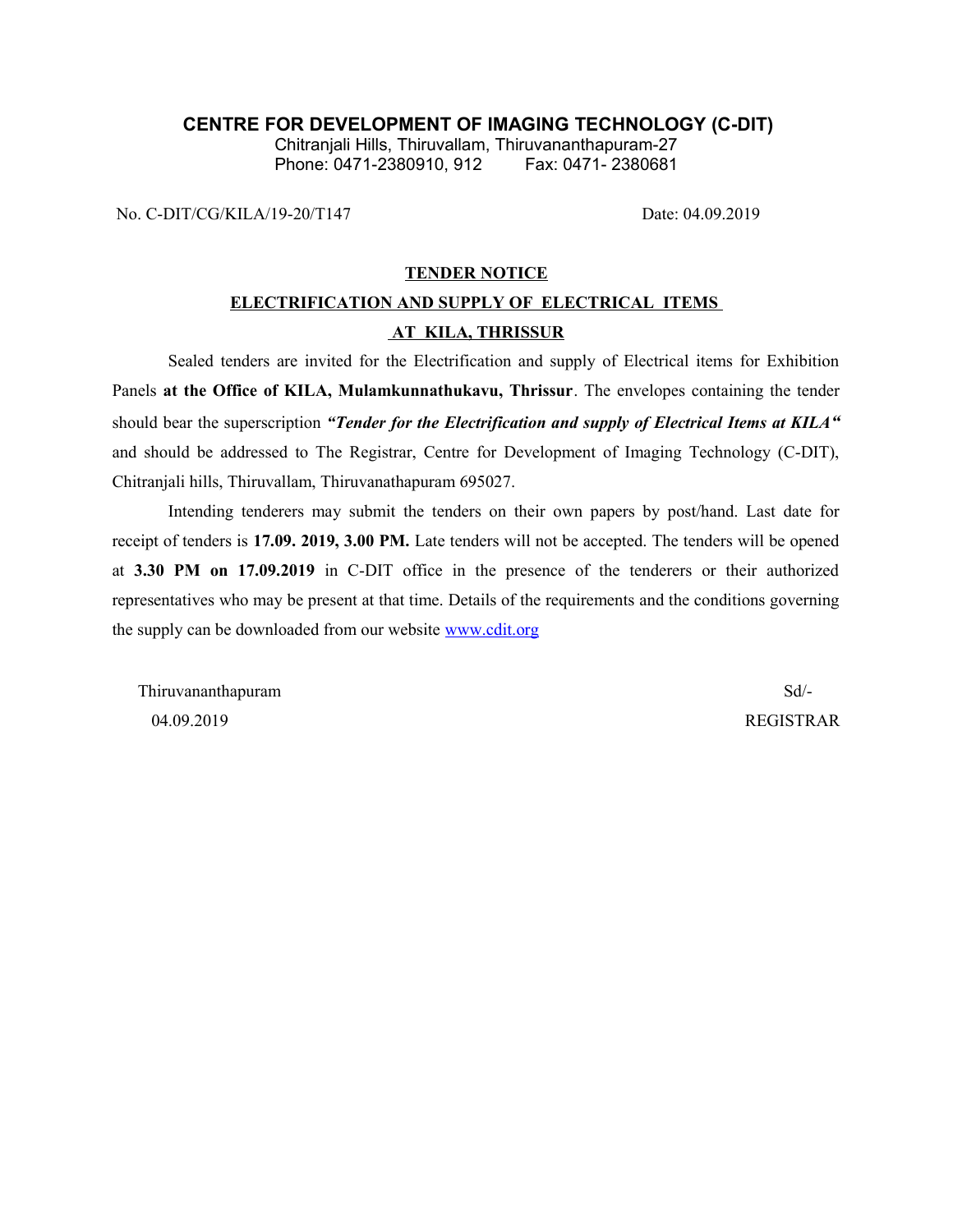## **CENTRE FOR DEVELOPMENT OF IMAGING TECHNOLOGY (C-DIT)**

Chitranjali Hills, Thiruvallam, Thiruvananthapuram-27 Phone: 0471-2380910, 912 Fax: 0471- 2380681

No. C-DIT/CG/KILA/19-20/T147 Date: 04.09.2019

## **ELECTRIFICATION AND SUPPLY OF ELECTRICAL ITEMS**

## **SPECIFICATION & REQUIREMENT**

| Sl No                   | <b>Particulars</b>                                                                                                                                                                                                     | Qty        | <b>Amount</b> |                     |
|-------------------------|------------------------------------------------------------------------------------------------------------------------------------------------------------------------------------------------------------------------|------------|---------------|---------------------|
|                         |                                                                                                                                                                                                                        |            | <b>Supply</b> | <b>Installation</b> |
| 1                       | 5W LED Warm Focus Lamp                                                                                                                                                                                                 | 97 No's    |               |                     |
| $\overline{2}$          | 20mm Casing Cap                                                                                                                                                                                                        | $100$ No's |               |                     |
| 3                       | Ceiling Rose                                                                                                                                                                                                           | 50 Pieces  |               |                     |
| $\overline{\mathbf{4}}$ | 9W LED Warm Focus Lamp                                                                                                                                                                                                 | $4$ No's   |               |                     |
| 5                       | 32 A 3Phase servo stabilizer                                                                                                                                                                                           | $2$ No's   |               |                     |
| 6                       | Circuit sub main wiring using following size single core PVC insulated 1.1 KV<br>grade copper wire through PVC casing $&$ capping with all accessories (150 mm<br>wire tie, insulation tape, fixing bolt clamping etc) |            |               |                     |
| a                       | $2x1.5sq$ mm + 1.5 sq mm earth<br>wire(Lighting circuit)                                                                                                                                                               | Per meter  |               |                     |
| $\mathbf b$             | $4 \times 10$ sq mm +2.5 sq mm earth<br>wire (power circuit)                                                                                                                                                           | Per meter  |               |                     |
| c                       | $2x1$ Sq mm (wire for light fitting)                                                                                                                                                                                   | Per meter  |               |                     |

# **GENERAL TERMS AND CONDITIONS**

- 1. This Tender is invited for the " *Electrification and supply of Electrical Items***",** for one of the projects taken up by C-DIT.
- 2. C-DIT reserves the right to reject any or all the tenders without assigning any reason thereof.

# **3. ELIGIBILITY CRITERIA OF TENDERER**

To qualify for award of the work, the intending bidder should have prior experience in Electrification work, supplying same or similar items at least to two clients in the last two years.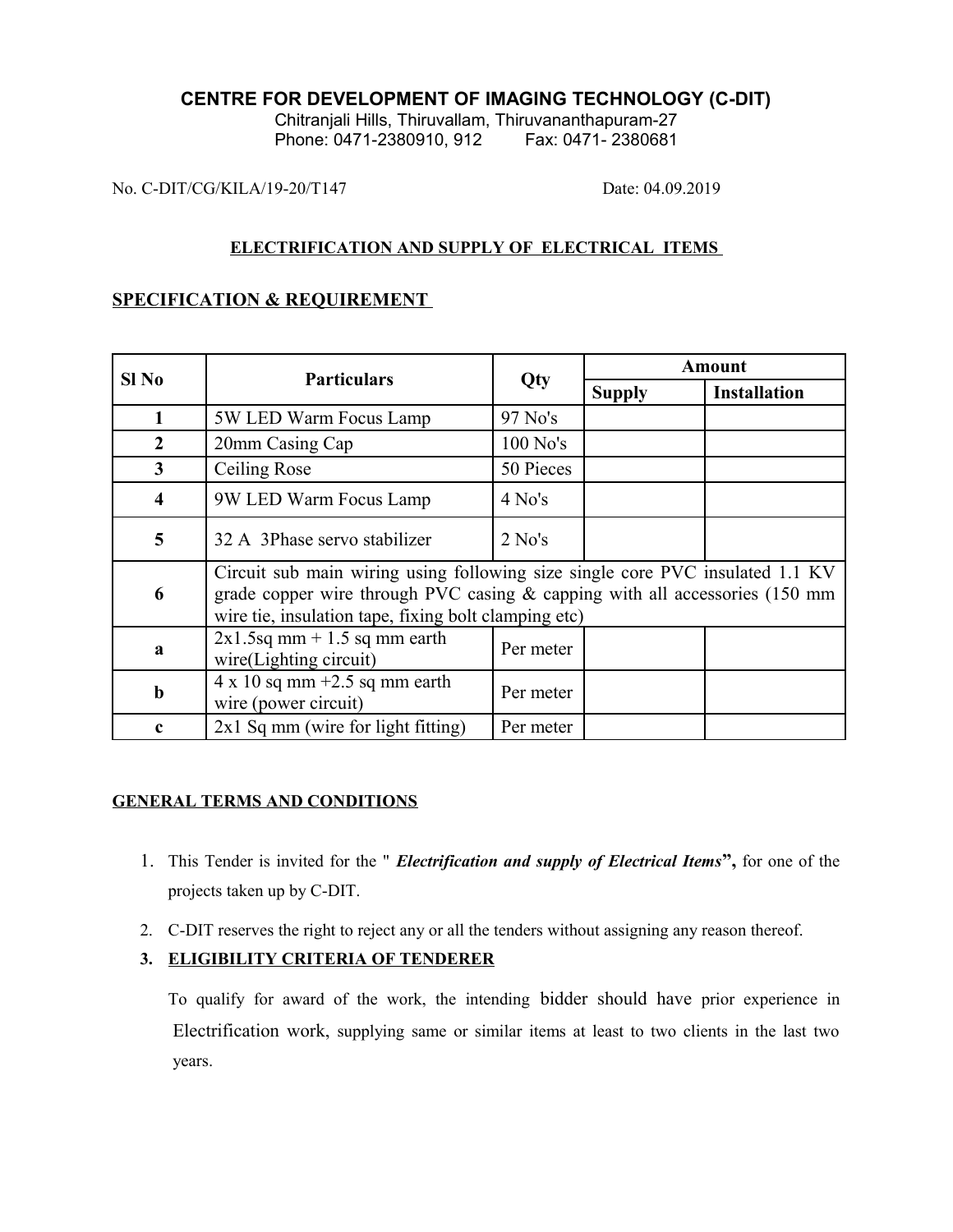- 4. The bidders will be responsible for effecting supply to the entire satisfaction of the undersigned or his authorized representatives. In case any defect in the item supplied is noticed, such item will be rejected at the risk and cost of the Supplier.
- 5. The Specifications mentioned in the schedule of quantities are to be met with fully. The quality of the Electrical items and fittings supplied by the bidder/contractor must be standard items
- 6. The undersigned does not bind himself to accept the lowest tender and reserve himself the rights of accepting the whole or any part of the tender and the bidder shall be bound to supply the accepted item at the rates quoted. C-DIT reserve the right to split the quantity of items to be supplied among one or more bidders, at the sole discretion.
- 7. No Advance Payment will be made on the delivery of items. Payment will be made only after satisfactory completion of the work and based on the actual measurements and observation made at the site. Based on the verified Measurements total amount will be arrived at the quoted rates.
- 8. Bidder/Contractors are required to submit Invoice based on this arrived amount after completion of the bill from our side and Payment will be made only after our acceptance of this Invoice.
- 9. **The bidder shall quote the rates separately for the supply and installation of electrical items. The rate quoted by the bidder shall be inclusive of all applicable taxes**. Quoted rates shall be valid for a period of six months from the date of opening of the tender.
- 10. The rate should be quoted for the unit shown in the list and tenders which do not indicate this essential information will not be considered.

#### **11. There is no separate bid form. The supplier shall submit the price offers in their own paper**

- 12. The rate quoted for items shall be firm and no enhancement will be allowed under any circumstances.
- 13. If the bidder furnishes wrong and/or misguiding data, statement(s) etc. about technical acceptability of the goods and services offered by it, its tender will be liable to be ignored and rejected in addition to other remedies available to the purchaser in this regard.
- 14. All items offered shall conform in all respects to the relevant Indian standard Specification with up to date amendments wherever applicable.
- 15. Any dispute / differences between the parties arising out of and in connection with the contract shall be settled amicably by mutual negotiations. Unresolved disputes/ differences, if any, shall be settled by Arbitration and the arbitration proceedings shall be conducted at Thiruvananthapuram (India) in English language, under the Indian Arbitration and Conciliation Act(Amended), 2015. Unsettled disputes will be referred to courts and courts in Thiruvananthapuram/ Kerala will have exclusive jurisdiction over the same.